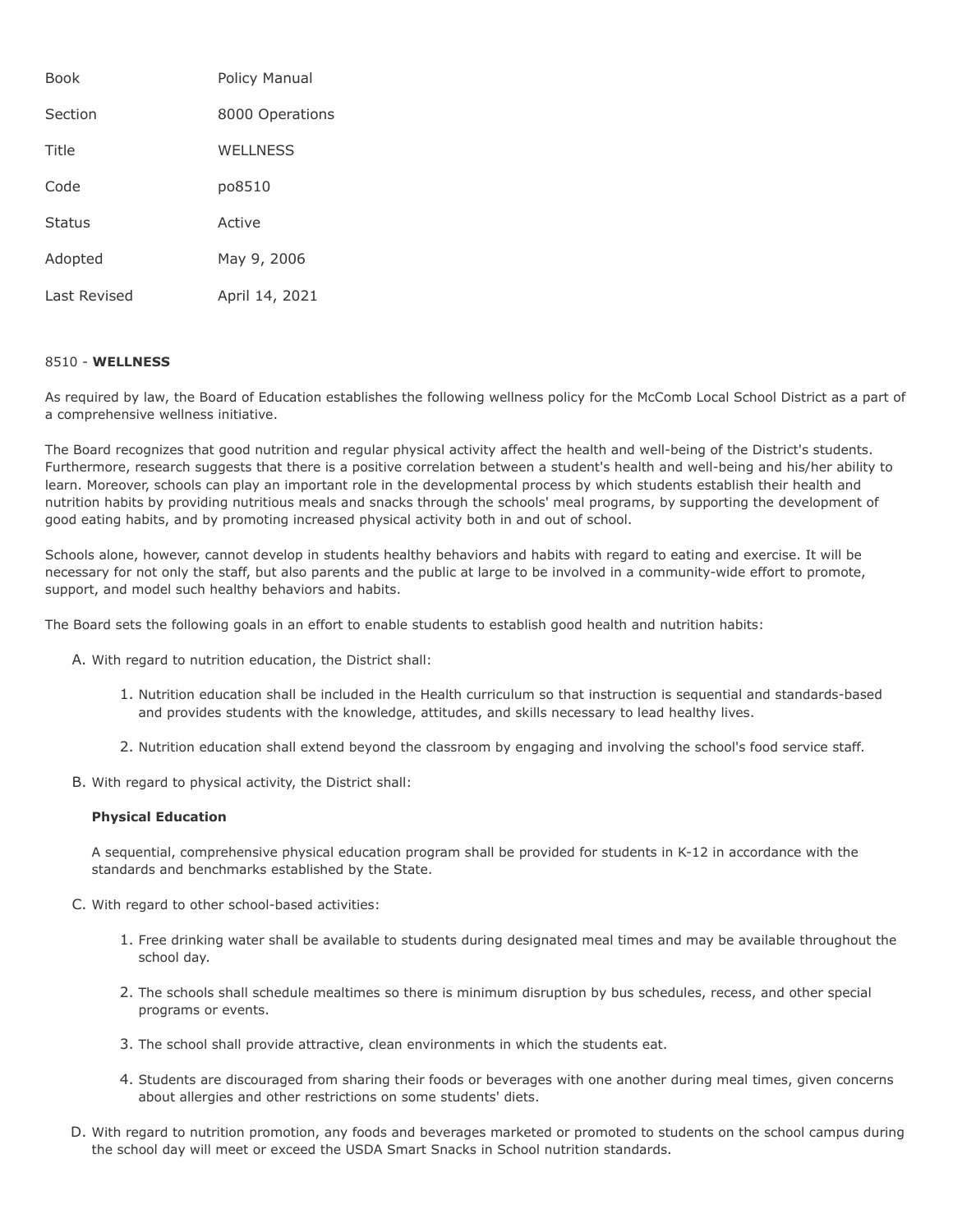Additionally, the District shall:

- 1. encourage students to increase their consumption of healthful foods during the school day;
- 2. create an environment that reinforces the development of healthy eating habits, including offering the following healthy foods that comply with the USDA Dietary Guidelines for Americans and the USDA Smart Snacks in School nutrition standards:
	- a. a variety of fresh produce to include those prepared without added fats, sugars, refined sugars, and sodium;
	- b. fluid milk that is fat-free (unflavored and flavored) and low-fat (unflavored).

Furthermore, with the objectives of enhancing student health and well being, and reducing childhood obesity, the following guidelines are established:

- A. In accordance with Policy 8500, entitled Food Service, the food service program shall comply with Federal and State regulations pertaining to the selection, preparation, consumption, and disposal of food and beverages including, but not limited to, the USDA Dietary Guidelines for Americans and the USDA Smart Snacks in School nutrition standards, as well as to the fiscal management of the program.
- B. As set forth in Policy 8531, entitled Free and Reduced-Price Meals, the guidelines for reimbursable school meals are not less restrictive than the guidelines issued by the U.S. Department of Agriculture (USDA).

The sale of foods of minimal nutritional value in the food service area during the lunch period is prohibited.

- C. The sale of foods and beverages to students that do not meet the USDA Dietary Guidelines for Americans and the USDA Smart Snacks in School nutrition standards to be consumed on the school campus during the school day is prohibited.
- D. All food items and beverages available for sale to students for consumption on the school campus (any area of property under the jurisdiction of the school that is accessible to students during the school day) between midnight and thirty (30) minutes after the close of the regular school day shall comply with the current USDA Dietary Guidelines for Americans and the USDA Smart Snacks in School nutrition standards, including, but not limited to, competitive foods that are available to students a la carte or as entrees in the dining area (except entree items that were offered on the National School Lunch Program (NSLP) or School Breakfast Program (SBP) menu on the day of and the day after they are offered on the NSLP or SBP menu), as well as food items and beverages from vending machines, from school stores or as fund-raisers, including those operated by student clubs and organizations, parent groups, or boosters clubs.
- E. All foods offered on the school campus during the school day shall comply with the current USDA Dietary Guidelines for Americans, including competitive foods that are available to students a la carte in the dining area, as classroom snacks, or from vending machines.
- F. All food and beverages that are provided, other than through sale, on the school campus during the school day (which may include for classroom parties and at holiday celebrations) shall comply with the food and beverage standards approved by the Principal.
- G. The food service program will strive to be financially self-supporting; however, if it is necessary to subsidize the operation, it will not be through the sale of foods with minimal nutritious value.
- H. The food service program will provide all students affordable access to the varied and nutritious foods they need to be healthy and to learn well regardless of unpaid meal balances and without stigma.
- I. The school food service program may involve students, parents, staff, and/or school officials in the selection of competitive food items to be sold in the schools.
- J. All food service personnel shall receive pre-service training in food service operations.

The Board designates the Superintendent as the individual charged with operational responsibility for measuring and evaluating the District's implementation and progress under this policy. The Superintendent shall develop administrative guidelines necessary to implement this policy.

The Superintendent shall appoint a District-wide Wellness Committee that includes parents, students, representatives of the school food authority, educational staff (including health and physical education teachers), mental health and social services staff, school health professionals, members of the public, and school administrators to oversee development, implementation, evaluation and